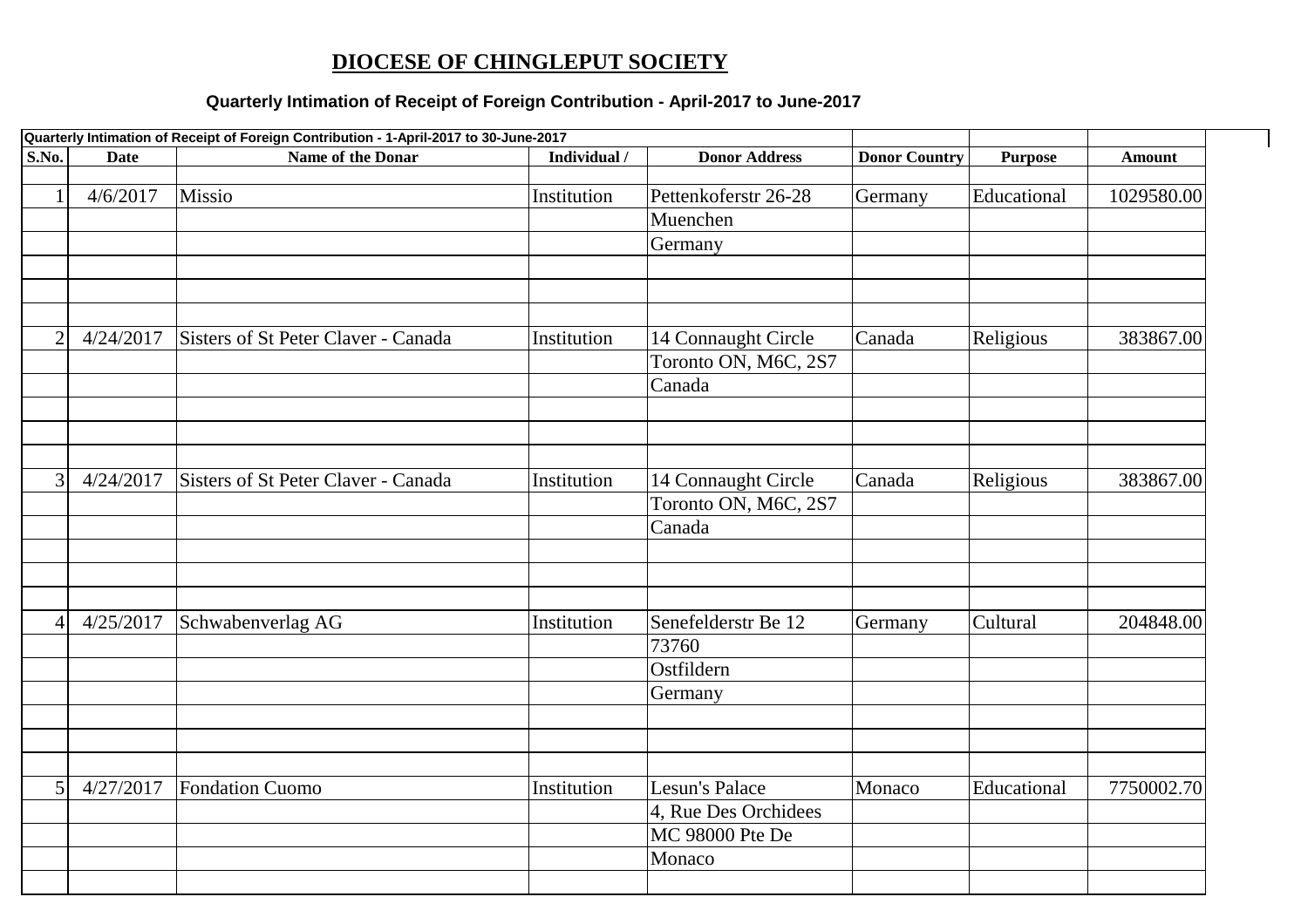| 6              | 5/5/2017  | Kirche In Not                | Institution | Bishof - Kindermann Str Germany                     |                        | Religious   | 239870.75  |
|----------------|-----------|------------------------------|-------------|-----------------------------------------------------|------------------------|-------------|------------|
|                |           |                              |             | 61462 Konigstein                                    |                        |             |            |
|                |           |                              |             | Germany                                             |                        |             |            |
|                |           |                              |             |                                                     |                        |             |            |
|                |           |                              |             |                                                     |                        |             |            |
|                |           |                              |             |                                                     |                        |             |            |
| $\overline{7}$ | 5/9/2017  | <b>Littleway Association</b> | Institution | <b>Sacred Heart House</b>                           | United KingddReligious |             | 331954.00  |
|                |           |                              |             | 119, Cedars Road                                    |                        |             |            |
|                |           |                              |             | Clapham Common                                      |                        |             |            |
|                |           |                              |             | London Sws Opr                                      |                        |             |            |
|                |           |                              |             | <b>United Kingdom</b>                               |                        |             |            |
|                |           |                              |             |                                                     |                        |             |            |
|                |           |                              |             |                                                     |                        |             |            |
|                |           |                              |             |                                                     |                        |             |            |
| 8              | 5/12/2017 | Apostolic Nunciature         | Institution | 50-C Niti Marg                                      | India                  | Religious   | 350000.00  |
|                |           |                              |             | Chanakyapuri                                        |                        |             |            |
|                |           |                              |             | New Delhi 110 021                                   |                        |             |            |
|                |           |                              |             |                                                     |                        |             |            |
|                |           |                              |             |                                                     |                        |             |            |
|                |           |                              |             |                                                     |                        |             |            |
| 9              | 5/30/2017 | Fr Benjamin Chinnappan       | Individual  | 758.N Michigan St                                   | USA                    | Educational | 1500000.00 |
|                |           |                              |             | Elmhurst, IL 60126                                  |                        |             |            |
|                |           |                              |             | USA                                                 |                        |             |            |
|                |           |                              |             |                                                     |                        |             |            |
|                |           |                              |             |                                                     |                        |             |            |
|                |           |                              |             |                                                     |                        |             |            |
| 10             | 5/31/2017 | Archdiocese Caritas Prague   | Institution | International Cooperation Czech Republi Educational |                        |             | 975376.00  |
|                |           |                              |             | Londynska 44                                        |                        |             |            |
|                |           |                              |             | 12000 Praha 2                                       |                        |             |            |
|                |           |                              |             | <b>Czech Republic</b>                               |                        |             |            |
|                |           |                              |             |                                                     |                        |             |            |
|                |           |                              |             |                                                     |                        |             |            |